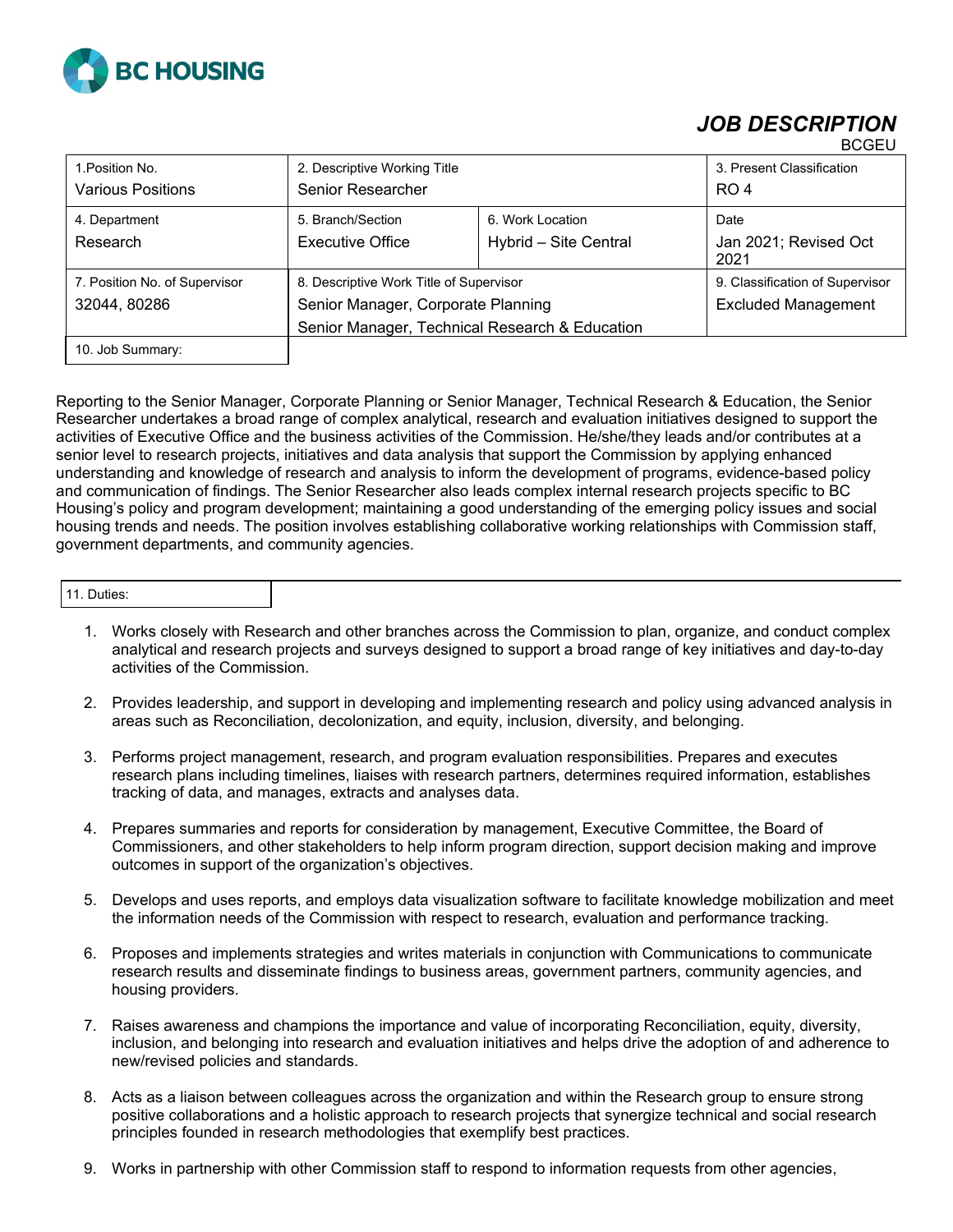Ministries, and members of the public.

- 10. Provides input on Research standards, guidelines, policies, and practices, and acts as a resource to other staff within the Commission.
- 11. Maintains awareness of and monitors trends and issues that relate to social housing, housing needs and demands, and homelessness.
- 12. Supports internal and external stakeholders with research advice related to equity, diversity, inclusion, and belonging.
- 13. Performs other duties that do not affect the nature of the job, including participating on project task teams or assisting with special assignments.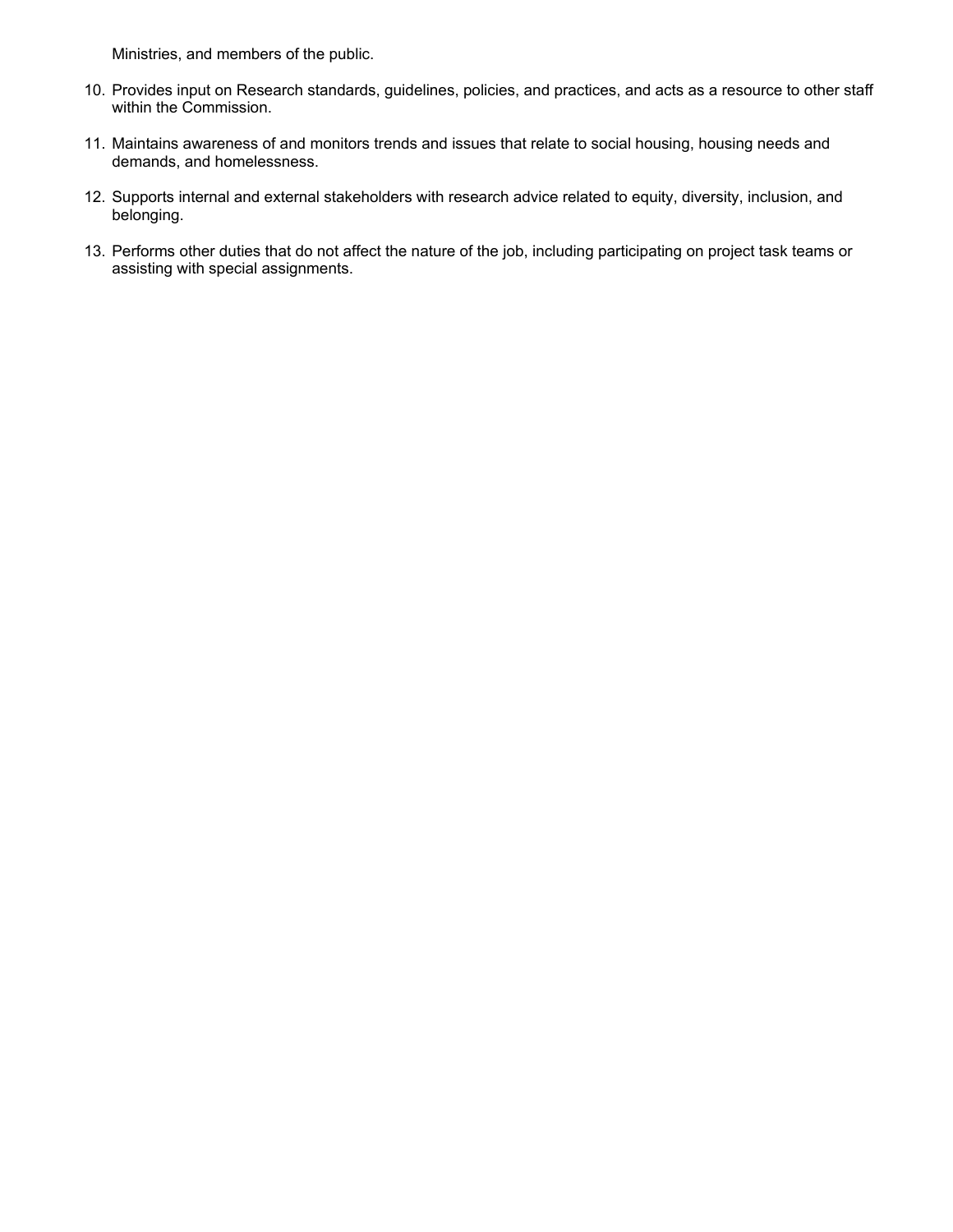

## *STAFFING CRITERIA*

| 1. Position No.                          | 2. Descriptive Working Title | 3. Present Classification |
|------------------------------------------|------------------------------|---------------------------|
| 81472, 80925                             | Senior Researcher            | RO 4                      |
| 4. Education, Training and<br>Experience |                              |                           |

Bachelor's degree in social sciences (Urban Planning, Health Administration, Public Policy, Public Administration, Gender, Race and/or Indigenous studies) or other relevant discipline.

Considerable related experience in managing complex research projects, analysing data, and producing reports and recommendations. Experience in project management and communications.

Considerable experience connecting with and working effectively with people from diverse racial, ethnic and socioeconomic backgrounds (E.g. Indigenous, Visible Minorities/Racialized, People with precarious immigration status, Gender Non-Binary, People with Disabilities/Disabled People) and applying frameworks in Reconciliation, equity, diversity, inclusion, belonging, and human rights.

Or an equivalent combination of education, training and experience including lived expertise acceptable to the Employer.

5. Knowledge and Skills

## **Core Competencies:**

- Personal Effectiveness
- Communication
- Results Oriented
- Teamwork
- Service Oriented
- Considerable knowledge and understanding of principles, practices, and techniques to lead and conduct research projects and program evaluations.
- Considerable knowledge and understanding of the concepts of institutional and structural exclusion and bias and how these impact underserved and underrepresented communities.
- Sound knowledge of the affordable housing sector in the province of BC.
- Sound knowledge of best practices in advancing strategy and policy in support of marginalized communities with high functioning cultural competency.
- Ability to learn and departmental policies and procedures and the Commission's mandate and programs.
- Ability to develop and execute comprehensive communication plans in collaboration with cross-functional teams. Compelling and persuasive written communication and presentation skills.
- Ability to demonstrate a high level of self-awareness, empathy and emotional intelligence.
- Ability to generate and articulate creative new ideas/processes, and develop, plan, facilitate and coordinate their execution.
- Ability to manage project teams, exercise sound judgment, and demonstrate tact and diplomacy in dealing with confidential and sensitive matters.
- Ability to use sound judgement in analysing problems and identifying weaknesses and conflicts in policies and procedures; Strong ability to apply an intersectional approach to work analyses.
- Ability to lead a project from idea to execution while managing multiple inputs and priorities.
- Ability to be sensitive to the diverse perspectives of stakeholders and works with them to resolve differences and work cohesively together.
- Ability to establish a high level of rapport with staff, management/senior management, Executive, and other internal and external stakeholders.
	- Ability to work collaboratively with cross-functional groups to achieve common goals.
- Strong analytical thinking, problem solving abilities, organizational and time management skills.